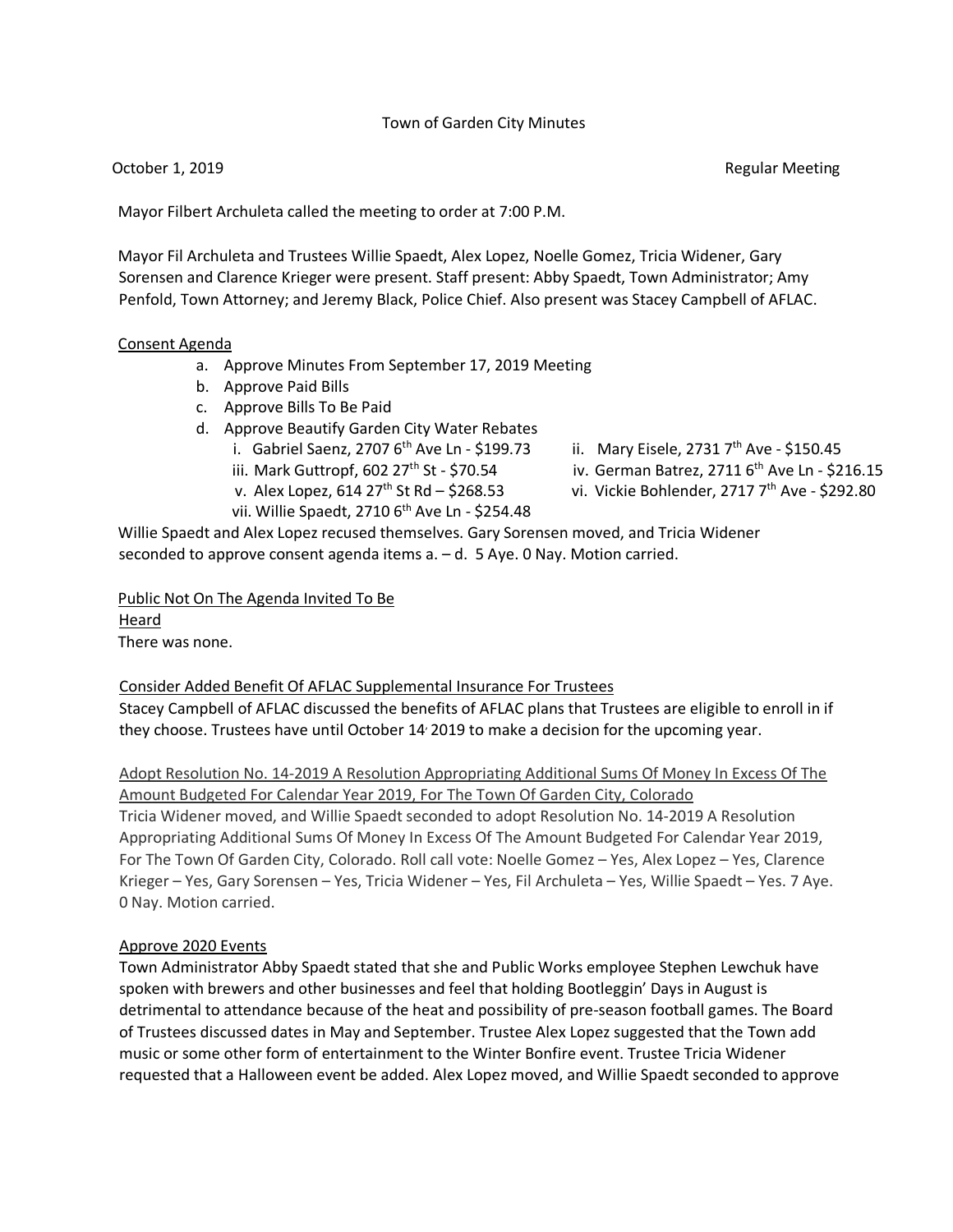the 2020 Event Calendar with Bootleggin' Days in September and a Halloween event added. 7 Aye. 0 Nay. Motion carried.

#### Employee Health Insurance

a. Consider Options For Multiple Plans In 2020

Town Administrator Abby Spaedt asked the Trustees consider giving Town employees an allowance of \$650 per month to spend on health, dental and vision insurance. If employees don't use the entire allowance, the balance will go into a Health Savings Account. If they use more than the allowance, the employee pays the difference. Willie Spaedt recused himself for voting. Tricia Widener moved, and Alex Lopez seconded to approve a health, dental and vision allowance of \$650 per month for each full time employee. 6 Aye. 0 Nay. Motion carried.

#### b. Approve Insurance Plan Offerings For 2020

Tricia Widener moved, and Noelle Gomez seconded to approve all insurance plan offerings for 2020. 7 Aye. 0 Nay. Motion carried.

#### Consider Street Maintenance

a. Approve Street Maintenance Plan From J &T Consulting Town Administrator Abby Spaedt was directed to find out the cost of completing the street repair project in one or two phases. Willie Spaedt moved, and Alex Lopez seconded to continue this issue to the next meeting. 7 Aye. 0 Nay. Motion carried.

b. Approve Phase I Of Street Maintenance Plan For 2020 In The Amount Of \$310,368.00 Willie Spaedt moved, and Tricia Widener seconded to continue this item to the next meeting. 7 Aye. 0 Nay. Motion carried.

## Approve Christmas Dinner Menu And Attendees

Gary Sorensen moved, and Clarence Krieger seconded to approve the Christmas Dinner menu and attendees consisting of Trustees, Staff, Police Department including Reserve Officers, Town Attorney Amy Penfold and Building Inspector Jonathon Gesick plus one guest each 7 Aye, 0 Nay. Motion carried.

## Tyler Technologies Software Contracts

a. Approve Contract For Financial Management Software In The Amount Of \$70,650.00 Noelle Gomez moved, and Willie Spaedt seconded to approve the contract with Tyler Technologies for financial management software in the amount of &70,650.00 contingent upon the changes Town Attorney Amy Penfold requests. 7 Aye. 0 Nay. Motion carried.

b. Approve Contract For Court Software Upgrade In The Amount Of \$10,000.00 Tricia Widener moved, and Alex Lopez seconded to approve the upgrade to InCourt software in the amount of \$10,000. 7 Aye. 0 Nay. Motion carried.

c. Approve Contract For Brazos Citation Software In The Amount Of \$19,244.00 Alex Lopez moved, and Gary Sorensen seconded to approve the contract for Brazos software in the amount of \$19,244. 7 Aye. 0 Nay. Motion carried.

Consider Quote From Stone Guys Stucco & Stone LLC For Town Hall Stucco In The Amount Of \$6.993.00 Tricia Widener moved, and Willie Spaedt seconded to approve the quote from Stone Gueys Stucco & Stone in the amount of \$6,993.00. 7 Aye. 0 Nay. Motion carried.